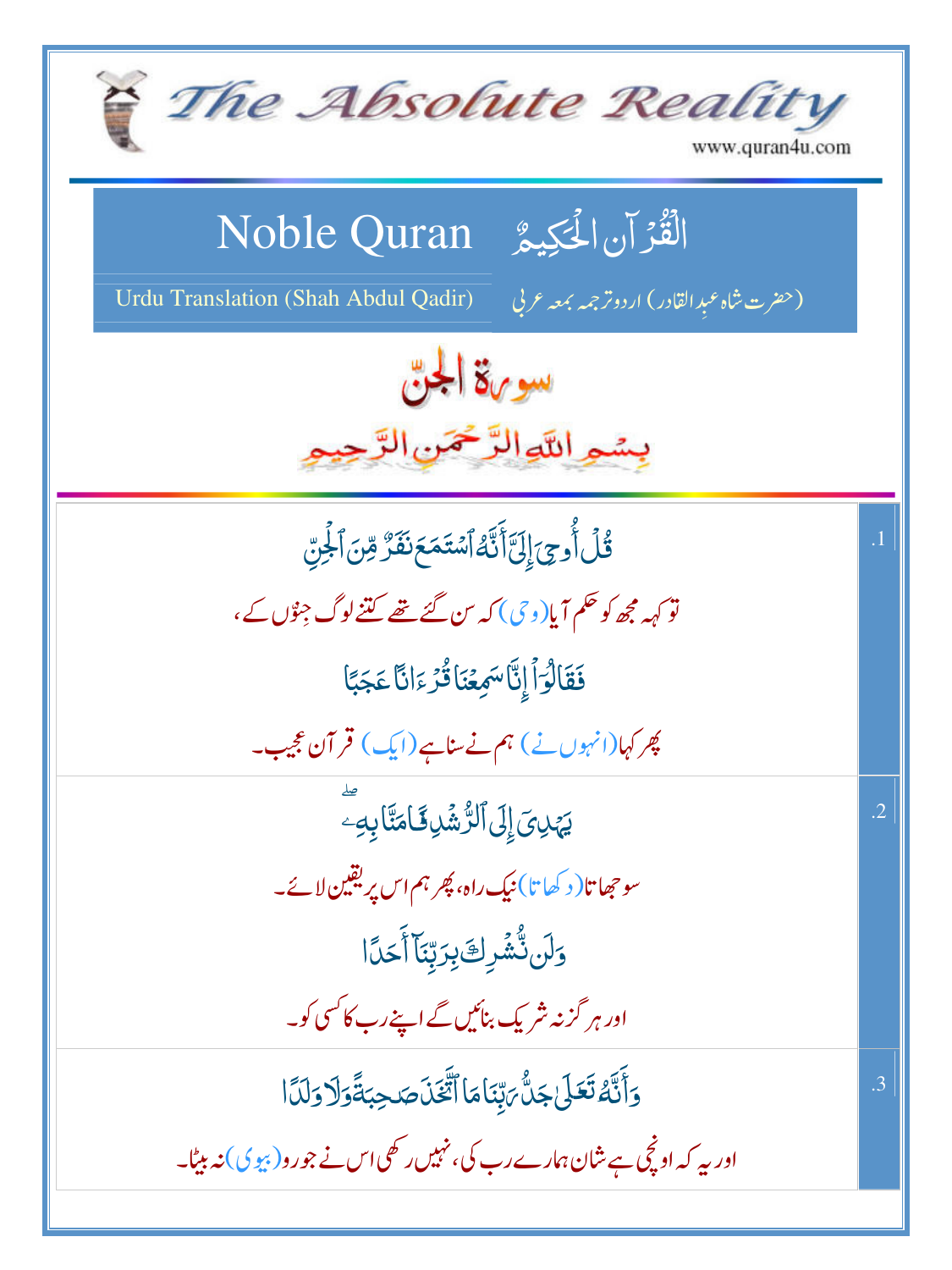| $\overline{.4}$ |
|-----------------|
|                 |
| .5              |
|                 |
| .6              |
|                 |
|                 |
|                 |
| $\overline{.7}$ |
|                 |
| .8              |
|                 |
| .9              |
|                 |
|                 |
|                 |
|                 |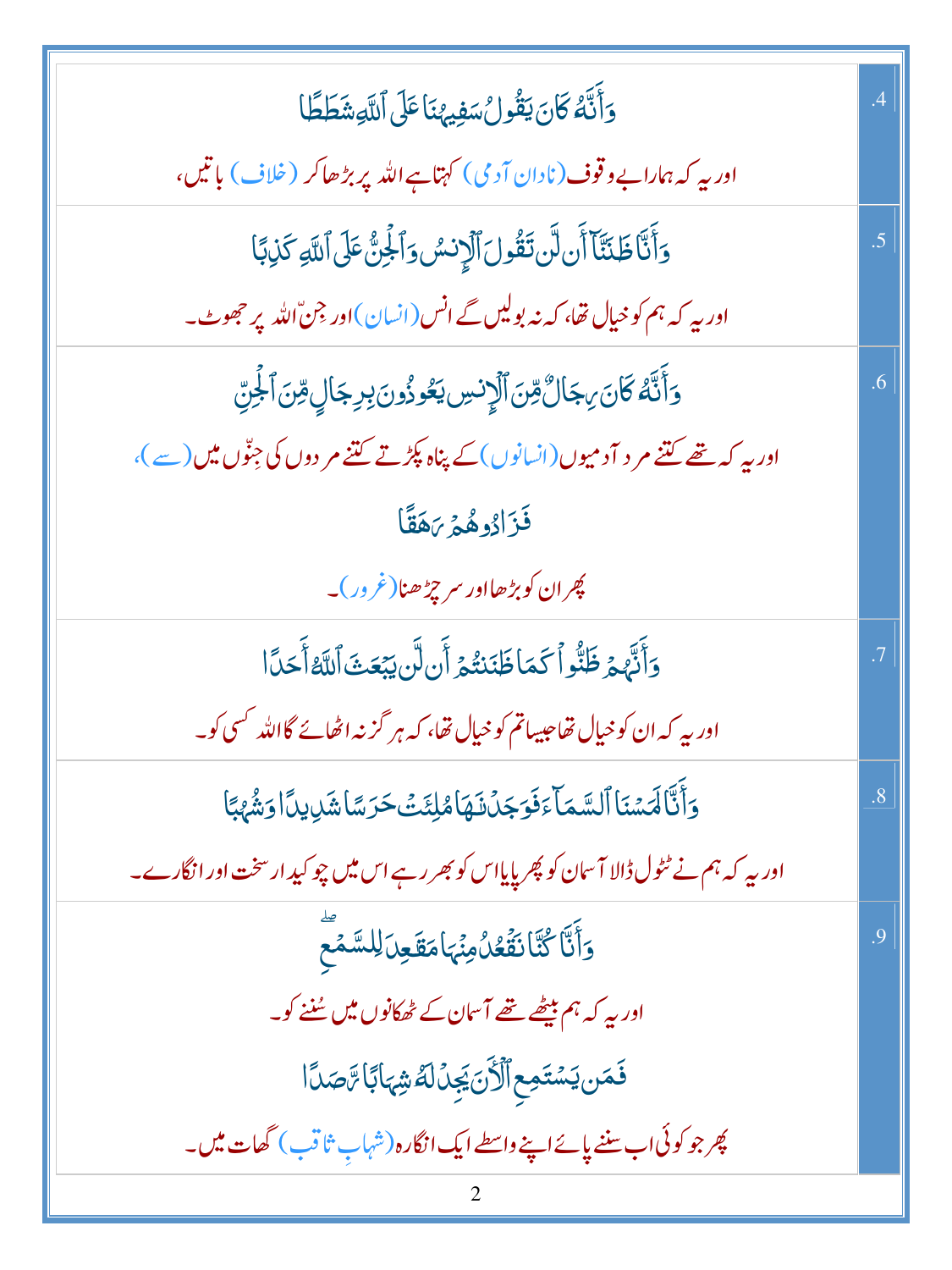| <u>و</u> َأَنَّالَا نَدۡىٰ ِیَ أَشَرٌّ أُیِیدَ نِصَن فِی ٱلۡأَیۡصِ                                                     | 10  |
|------------------------------------------------------------------------------------------------------------------------|-----|
| اور بیہ کہ ہم نہیں جانتے کہ پچھ بر اارادہ تھٰہر اہے زمین کے رہنے والوں پر                                              |     |
| أَمْ أَىَ ادَيِهِيمُ مَايُّهُمْ مَشَلًا                                                                                |     |
| یاجاہان کے حق میں اس کے رب نے راہ پر لانا                                                                              |     |
| وَأَنَّامِنَّا ٱلصَّلِحُونَ وَمِنَّادُونَ ذَٰ لِكَ                                                                     |     |
| اور <mark>پیر کہ <sup>ک</sup>ئی ہم میں نیک ہی</mark> ں،اور کوئی اس کے سوا۔                                             |     |
| <b>ڴ</b> ڹؖۜٳڟڗٳؠؚۣؾؘۊؚڹٳٙٳ                                                                                            |     |
| ہم تھے کئی راہ پر بھٹ(بٹ)رہے۔                                                                                          |     |
| <u>و</u> َأَنَّا ظَنَنَّآ أَن لَّن نُّعُجِزَ ٱللَّهَ فِى ٱلۡأَرۡهِ صِ وَلَن نُّعۡجِزَةُ هَرَبًا                        |     |
| اور بیہ کہ ہمارے خیال <b>میں آیاہم چیر (بڑھ)نہ جائیں گے الل</b> ّہ سے <b>زمین میں،اور نہ تھ</b> کادیں گے اسکو بھاگ کر، |     |
| وَأَنَّالَةَاسَمِعۡنَا ٱلْمُّلَىٰٓئَۦٓ اٰمَنَّابِهِۦ                                                                   | .13 |
| اور بہ کہ جب ہم نے سیٰ راہ کی بات، ہم نے اس کومانا۔                                                                    |     |
| ڣؘڡؘ؈۠ؽ۠ٶؚٙڛۢڹؚڔۜؠۨۜڡؚٷؘؘڶٳۜۜێٵؘٮٛ۠ڹۼ۫ۺٲۏڶٳؠؘۿڦؘٲ                                                                      |     |
| پھر جو کوئی یقین لائےاپنے رب پر،سونہ ڈرے گانقصان سے اور نہ زبر دستی سے۔                                                |     |
| وَأَنَّامِنَّا ٱلْمُسْلِمُونَ وَمِنَّا ٱلْقَسِطُونَ                                                                    | 14  |
| اور بیہ کہ کوئی ہم میں حکم بر دار ہیں اور کوئی بے انصاف۔                                                               |     |
|                                                                                                                        |     |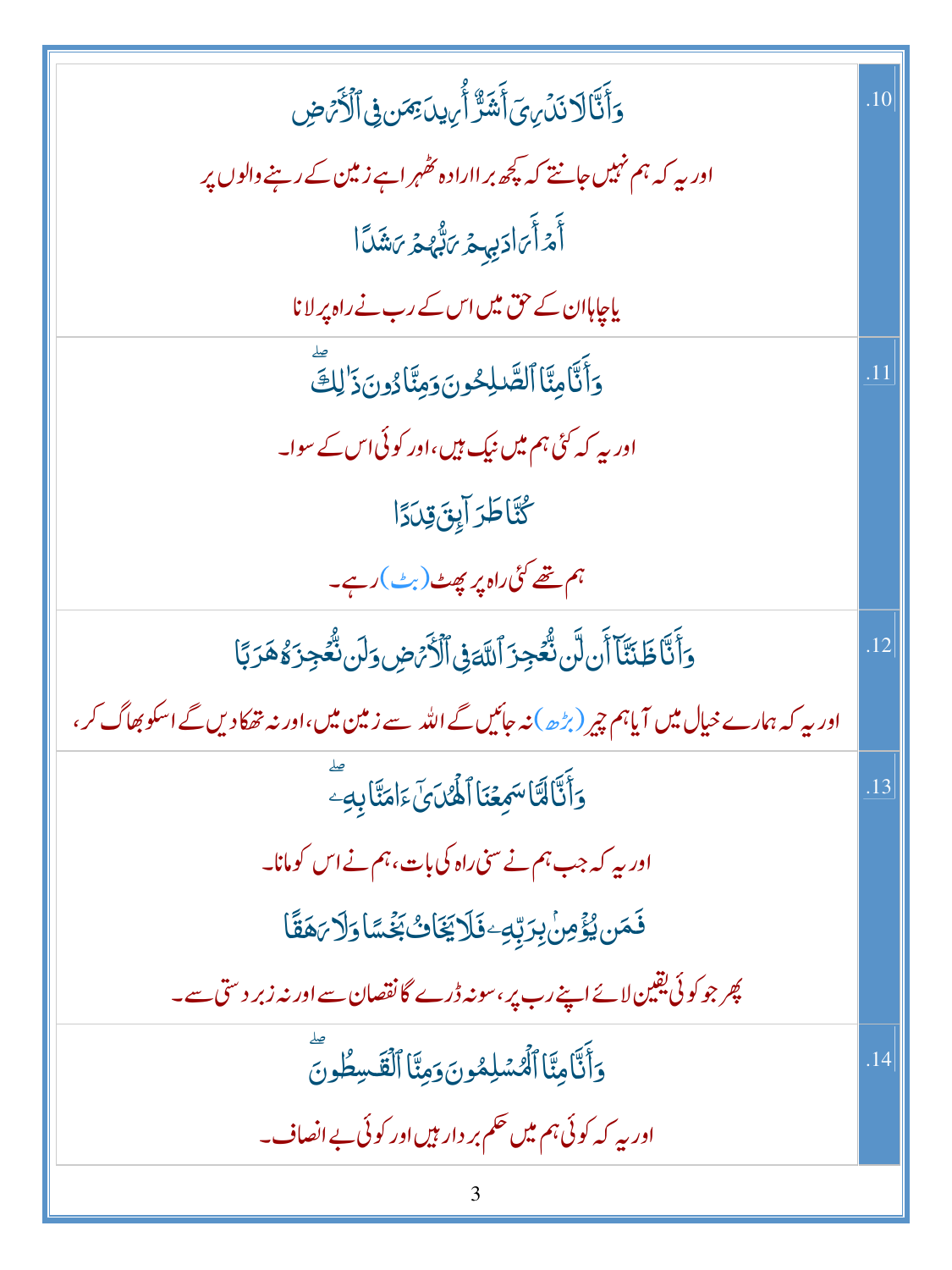| فَمَنۡ أَسۡلَمَ فَأُوۡلَٰٓبِكَ تَحَرَّوۡأَيَٰٓشَآا                                                 |     |
|----------------------------------------------------------------------------------------------------|-----|
| سوجو حک <mark>م میں آ</mark> ئے،سوانہوں نے اٹکلی(ڈھونڈلی) نیک راہ۔                                 |     |
| وَأَمَّا ٱلْقَسِطُونَ فَكَانُواْ لِحِهَنَّمَ حَطَبًا                                               | .15 |
| اور جو بے انصاف ہیں،وہ ہوئے دوزخ کاابید ھن۔                                                        |     |
| وَأَلَّوِ ٱسۡتَقَمُواۡعَلَى ٱلطَّرِيقَةِلَأَسۡقَيۡنَـٰهُمۡ مَّاۤاَءَٰٓغَدَقَّا                     | .16 |
| اور بہ حکم آیا، کہ اگرلوگ سیدھے رہتے راہ پر ، توہم پلاتے ان کو پانی پھر کر (سیر اب کر دیتے)۔       |     |
| ڵۣڹٞڡؙٛٙؾ <i>ڹٙۿ۠</i> ۄٙ۫ڣۣڮ                                                                       |     |
| تا کہ ان کو جانچیں اس میں۔                                                                         |     |
| <u>و</u> َمَن يُعۡرِضۡ عَن ذِكۡرِ <i>بَ</i> ابِّهِۦۢ يَسۡلُكُهُۚ عَذَالَبَاۖ صَعَدًا               |     |
| اور جو کوئی منہ موڑے اپنے رب کی یاد سے ،وہ پیٹھادیوے (متلا کر دے )اس کو چڑھتے (سخت )عذاب میں۔      |     |
| وَأَنَّ ٱلۡمَسَجِدَلِلَّهِ فَلَاتَدۡكُوۡ أَمَعَ ٱللَّهِ أَحَدًا                                    | .18 |
| اور پہ کہ سجدے کے ہاتھ پاؤں حق اللہ کاہے،سو مت پکارواللہ کے ساتھ کسی کو۔                           |     |
| <u>و</u> َأَنَّهُ لَمَّا قَامَ عَبْلُ ٱللَّهِ يَدُّعُوهُ كَأَدُواْ يَكُونُونَ عَلَيْهِ لِبَلَ ا    | .19 |
| اور پہ کہ جب کھڑ اہوااللہ کابندہ اس کو پکار تا،لوگ ہونے لگتے ہیں اس پر کٹھٹھ ( ہجوم )۔             |     |
| <u>ػؙڶٙٳۣڋۜ؆ٙٲؘۮٙػٛۅ</u> ٲ <i>؆</i> ۪ڹۨ؋ؘڶۜڗٚٲٛۺ۫ڔڬ؋ۑؚڣۦٓٲۜڂڐؘٵ                                    | .20 |
| تو <sub>کهه</sub> ، میں تو یہی پکار تاہوں اپنے رب کو، اور شریک نہیں کر تااس کا <sup>کس</sup> ی کو۔ |     |
|                                                                                                    |     |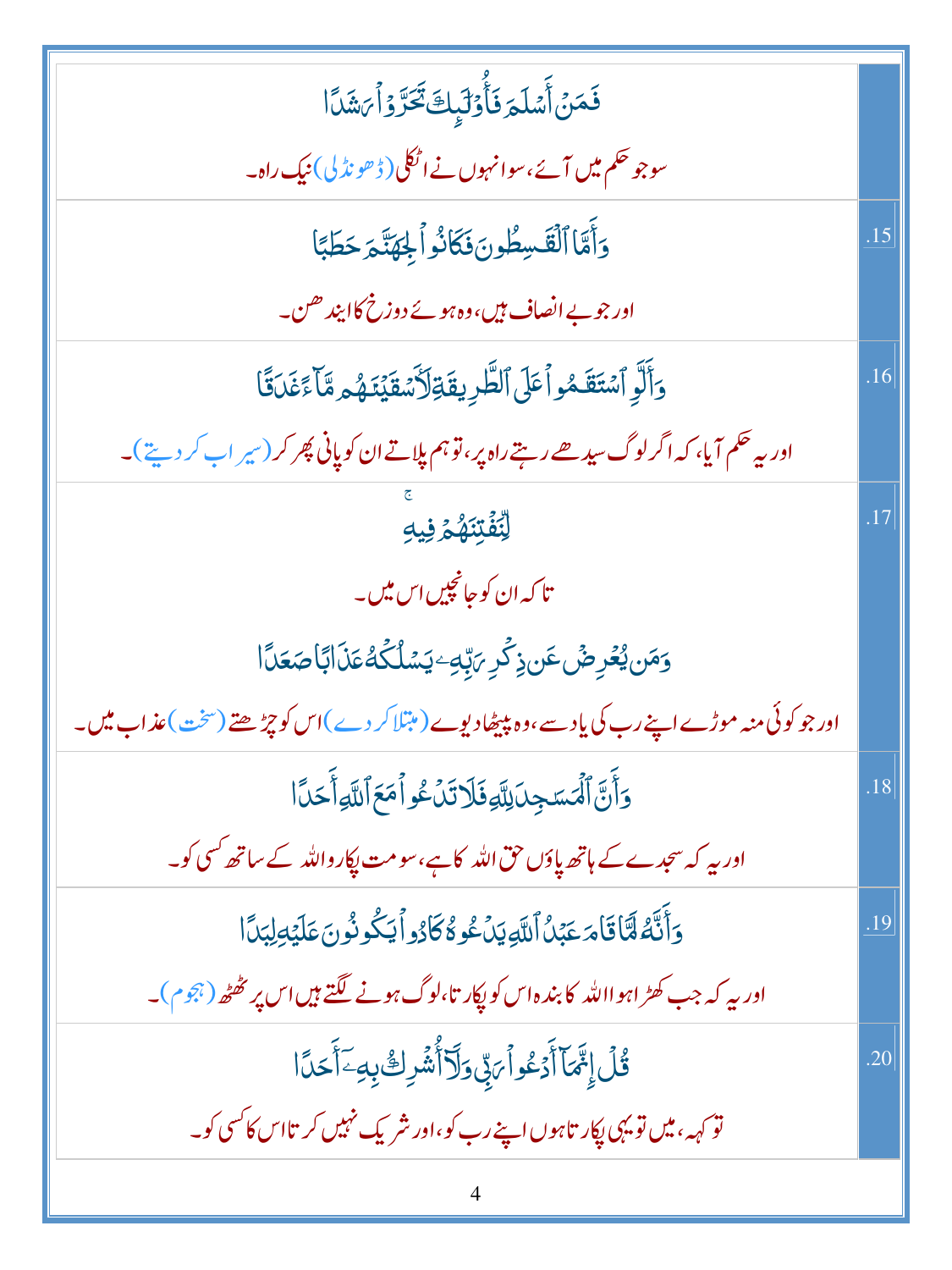| <u>ػؙڶٳؚۣڋۣڶۜڗ</u> ٚٲؘمۡلِكُ لَكُمۡ ضَرَّاوَلَا يَشَدَّا                                                       | $\overline{21}$ |
|----------------------------------------------------------------------------------------------------------------|-----------------|
| نو <sub>ک</sub> ہہ میرے ہاتھ نہیں تمہارابر ااور نہ راہ پر لانا۔                                                |                 |
| ڠؙڶٙٳؚ <sub>ڶۣ</sub> ٚڶڶ؉ۣٛۼؚڹڗؚڧۣ۬؈ؘؚٱڵڶ <i>ۧ</i> ۊٲۜڂڷؙۏڶڹٙٲۜڿؚٮؘ؈ؽۏڹ <sub>ٙ</sub> ٷڷؾؘڂٵؘ                   | .22             |
| تو <sub>کہہ</sub> ،مجھ کو نہ بچائے گااللہ کے ہاتھ سے کوئی،اور نہ پاؤں گااس کے سواکہیں سرک(چچپا)ر ہنے کو جگہ ۔  |                 |
| ٳۣڵ <b>ؖٲڹڶڂ</b> ۧٲڡؚؚٚڽؘٱڷڷ <u>ٙۅ</u> ۯ <sub>ٟ؆</sub> ڛٙڶؾ <sub>ؚڰ</sub> ۦۨ                                   | .23             |
| گر پہنچاناہےاللہ کی طرف سے،اور اس کے پیغام دینے۔                                                               |                 |
| وَمَن يَعۡصِ ٱللَّهَوَىَسُولَهُ فَإِنَّ لَهُ نَآءَ جَهَنَّمَ خَلِلِينَ فِيهَآ أَبَلَّ ا                        |                 |
| اور جو کوئی حکم نہ مانے اللہ کااور اس کے رسول کا، سواس کے لئے آگ ہے دوزخ کی،ر ہاکریں اس میں ہمیشہ ۔            |                 |
| <i>ڂۊ۠ۜڹٙ</i> ٳؚۣۮؘٳ <i>ؠٙ</i> ٲؖۉ۬ٱڡؘٳؽؙۅعَڷۏڹؘڣؘۜڛؘۼڶۿۏڹؘڡؘڹؗٲؘ۠ڞۘ۫ۼڡٛ۠ڹٵۻؚڗٙٳۏٲؘٛقۜڷ۠ٸؘۮٲ                   | .24             |
| یہاں تک کہ جب دیکھیں گے جوان سے وعدہ ہوا،                                                                      |                 |
| تب حان لیں گے <sup>کس</sup> کی م <i>د د کمز ور</i> ہے،اور (کون) گنتی میں تھوڑے۔                                |                 |
| <u>ٷؙڶٳؚڹٲٙۮڛؾٙٲۜڦؘڔ</u> ؠبۨٛۿٵڐٛۅعؘڵؙۅڹٲؖۿڲۼؘڡڵڶڡٞ؆ٜڹۜٲؘۧ۫ڡؘٮٲٳ                                               | .25             |
| تو <sub>کہہ</sub> ، میں نہیں جانتا، کہ نز دیک ہے جس چیز کاتم سے وعدہ ہے، یاکر دے اس کو میر ارب ایک مُدت کی حد۔ |                 |
| عَلِمُ ٱلۡغَيۡبِفَلَايُظۡهِرُ عَلَىٰغَيۡبِهِۦٓٲَحَدًّا                                                         | .26             |
| جاننے والے بھید کا، سونہیں خبر دیتااپنے بھید کی کسی کو۔                                                        |                 |
|                                                                                                                |                 |